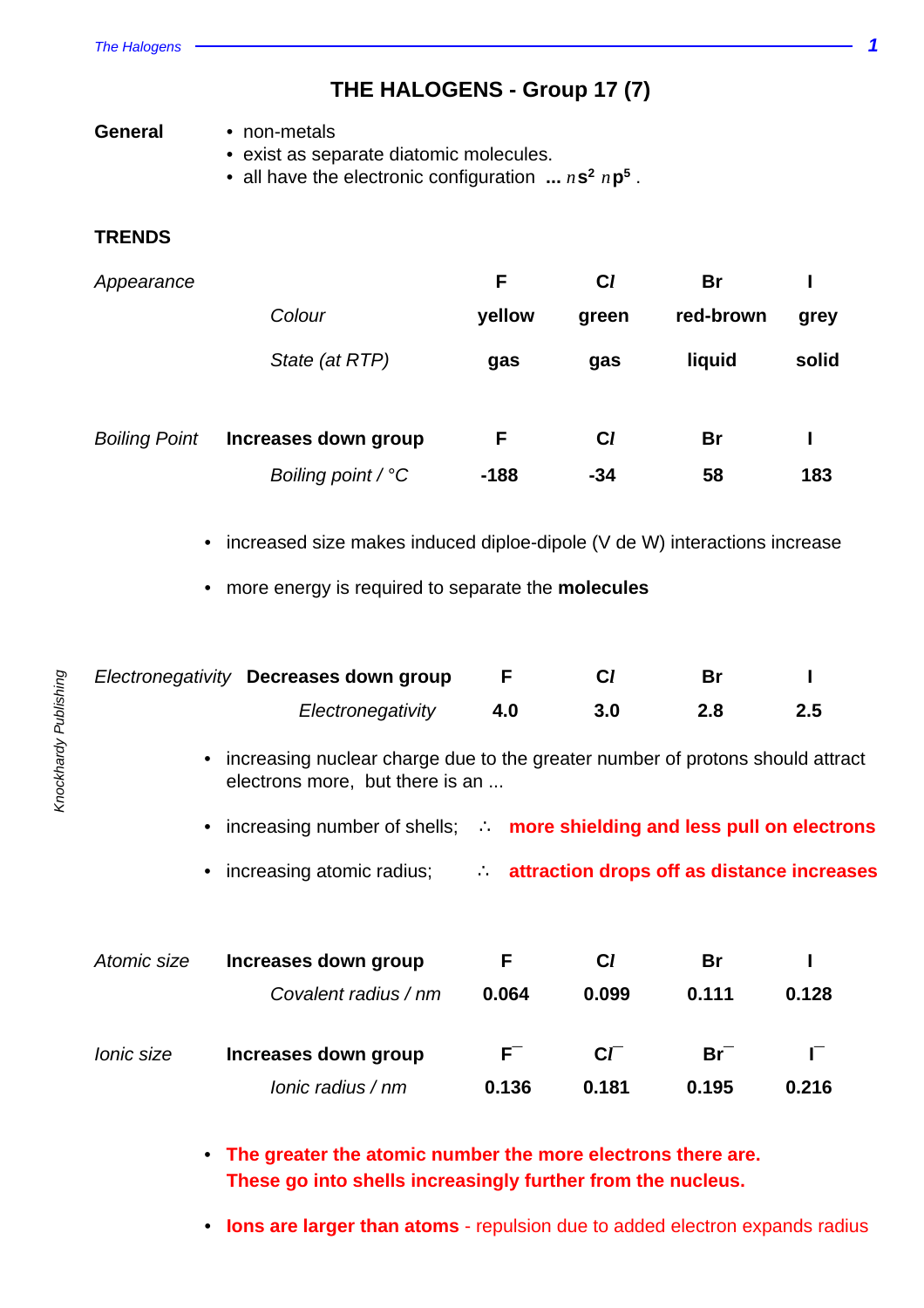**Oxidising** 

- 
- power halogens are oxidising agents they **need an electron to complete their octet**
	- **•** the oxidising power **gets weaker down the group**
	- the trend can be explained by considering the nucleus's attraction for the incoming electron which is affected by the...
	- increasing nuclear charge which should attract electrons more; **but is offset by**
		- increasing shielding
		- increasing atomic radius

This can be demonstrated by reacting the halogens with other halide ions.

| chlorine oxidises bromide ions to bromine | $Cl_2 + 2Br^-$ ---> $Br_2 + 2Cr^-$                          |  |  |
|-------------------------------------------|-------------------------------------------------------------|--|--|
| chlorine oxidises iodide ions to iodine   | $Cl_2 + 2\Gamma \longrightarrow I_2 + 2\mathbb{C}\Gamma$    |  |  |
| bromine oxidises iodide ions to jodine    | $Br_2 + 2l^{\text{-}} \longrightarrow l_2 + 2Br^{\text{-}}$ |  |  |

As a result of its **small size** and **high electronegativity**, fluorine can bring out the highest oxidation state in elements e.g. PF<sub>5</sub> (+5), SF<sub>6</sub> (+6), IF<sub>7</sub> (+7) and F<sub>2</sub>O (+2).

#### **Some reactions of chlorine**

Water Halogen reactivity with decreases down the group as oxidising power decreases **Litmus** will be turned **red** then **decolourised** in chlorine water

> $\mathbf{Cl}_{2}(g)$  +  $\mathbf{H}_{2}\mathbf{O}(l)$   $\Longleftrightarrow$   $\mathbf{HCl}(aq)$  +  $\mathbf{HOL}(aq)$ strong acid bleaches by oxidation

*Q.1 What happens to the oxidation state of chlorine in this reaction?*

- *Q.2 Explain the colour changes of litmus.*
- *Q.3 What is the industrial importance of this reaction ?*

Alkalis Chlorine reacts with aqueous sodium hydroxide; the products vary with conditions.

cold, dilute **2NaOH**(aq) **+ C***l***2**(g) **——> NaC***l*(aq) **+ NaOC***l*(aq) **+ H2O**(l)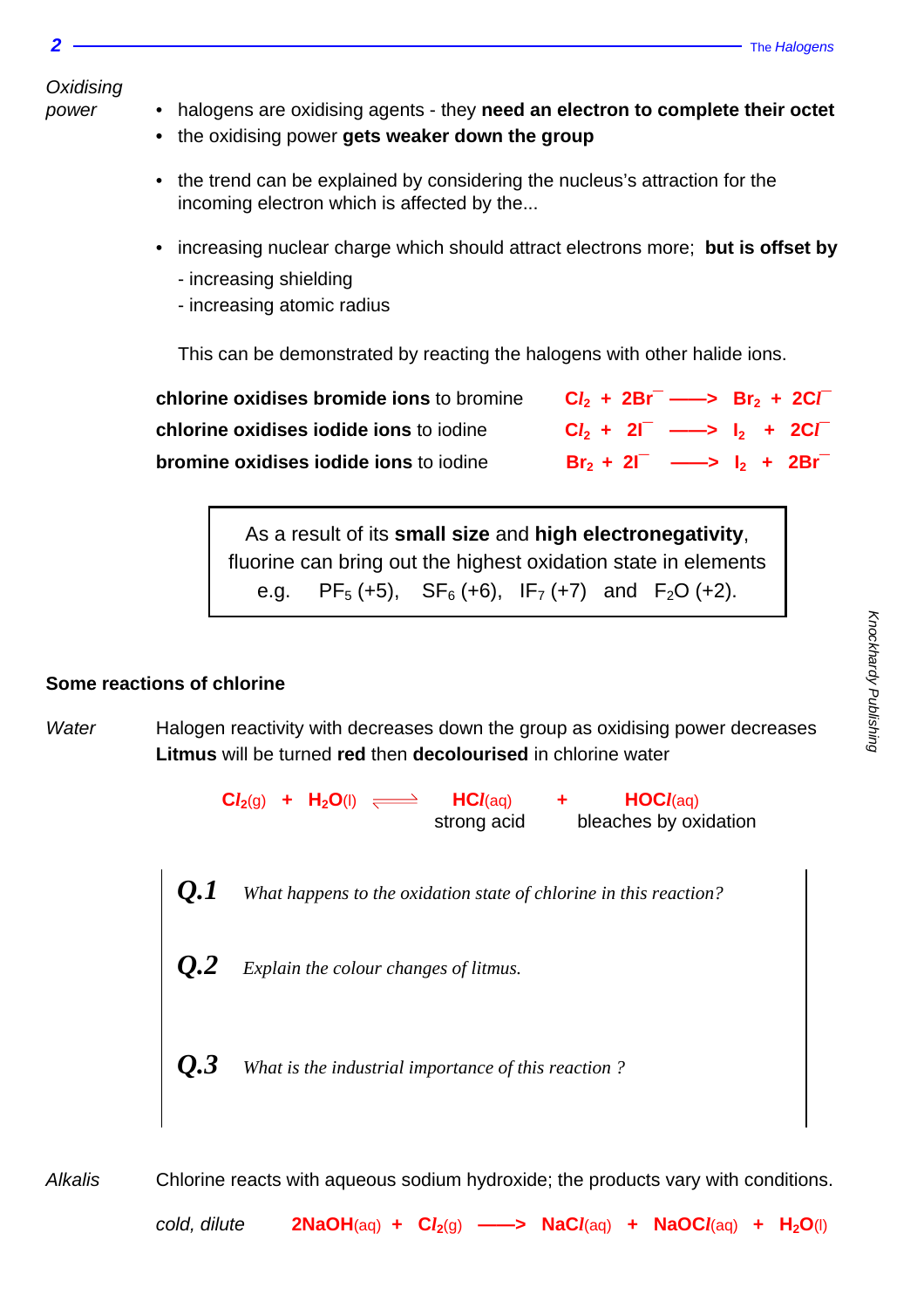#### The Halogens **3**

#### **HALIDE IONS**

| <b>Reducing</b><br>ability | • halide ions behave as reducing agents<br>• they give an electron to what they are reducing $CF \rightarrow Cl + e^-$ |
|----------------------------|------------------------------------------------------------------------------------------------------------------------|
| <b>Trend</b>               | F < CF < Br < F<br>least powerful<br>most powerful reducing agent                                                      |
| Reason                     | As the ionic radius get larger it becomes easier to remove the outer electrons.                                        |
| Example                    | The reaction between solid halides and <b>concentrated sulphuric acid</b> - see below                                  |

# **TESTING FOR HALIDE IONS**

Silver

- nitrate make a solution of the halide
	- acidify with **dilute nitric acid** prevents formation of other insoluble silver salts
	- add a few drops of **silver nitrate** solution
	- treat any precipitate with **dilute ammonia** solution
	- if a precipitate still exists, add **concentrated ammonia** solution

| <b>Halide</b> ion | Precipitate | Colour        | Solubility in dilute<br>ammonia solution | Solubility in conc.<br>ammonia solution |
|-------------------|-------------|---------------|------------------------------------------|-----------------------------------------|
| Chloride          | AgCl        | <b>WHITE</b>  | <b>SOLUBLE</b>                           | <b>SOLUBLE</b>                          |
| <b>Bromide</b>    | AgBr        | <b>CREAM</b>  | <b>INSOLUBLE</b>                         | <b>SOLUBLE</b>                          |
| lodide            | Agl         | <b>YELLOW</b> | <b>INSOLUBLE</b>                         | <b>INSOLUBLE</b>                        |

- the halides are precipitated as follows **Ag**<sup>+</sup>(aq) +  $X$ <sup>-</sup>(aq) ——> Ag<sup>+</sup>X<sup>-</sup>(s)
- dissolving in ammonia gives the colourless diammine complex **[Ag(NH3)2] +** (aq)
- *Q.4 What use is made of silver salts ?*

#### **Alternative test for halides**

Add concentrated sulphuric acid carefully to a **solid halide**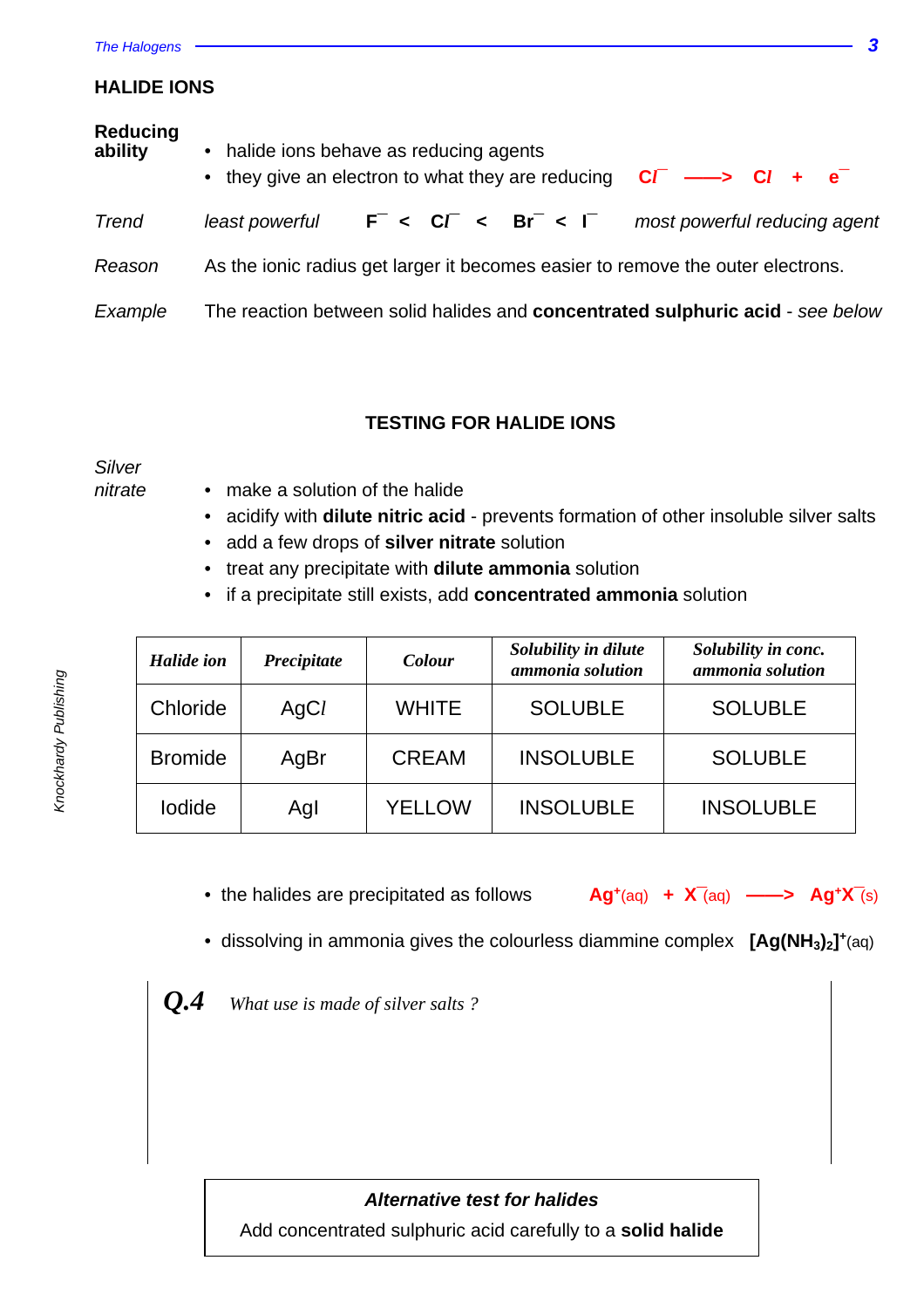# Conc • add concentrated sulphuric acid carefully to a **solid halide**

- H2SO<sup>4</sup> **•** sulphuric acid displaces the weaker acids HCl, HBr, and HI from their salts
	- hydrogen halides all fume in moist air
	- as they **become more powerful reducing agents down the group** they can react further by reducing the sulphuric acid to lower oxidation states of sulphur.

| Summary | <b>Halide</b> | <b>Observation(s)</b> | <b>Product</b>  | <b>O.S.</b>    | <b>Reaction type</b>                        |      |  |
|---------|---------------|-----------------------|-----------------|----------------|---------------------------------------------|------|--|
|         | <b>NaCl</b>   | misty fumes           | HCI             | $-1$           | Displacement of CI <sup>-</sup>             |      |  |
|         | <b>NaBr</b>   | misty fumes           | <b>HBr</b>      | -1             | Displacement of Br <sup>-</sup>             | AQA) |  |
|         |               | <b>brown</b> vapour   | Br <sub>2</sub> | $\mathbf 0$    | Oxidation of Br <sup>-</sup>                |      |  |
|         |               | colourless gas        | SO <sub>2</sub> | $+4$           | Reduction of H <sub>2</sub> SO <sub>4</sub> |      |  |
|         | Nal           | misty fumes           | HI              | $-1$           | Displacement of CI <sup>-</sup>             |      |  |
|         |               | purple vapour         | I <sub>2</sub>  | $\overline{0}$ | Oxidation of $\Gamma$                       |      |  |
|         |               | colourless gas        | SO <sub>2</sub> | $+4$           | Reduction of $H_2SO_4$                      |      |  |
|         |               | yellow solid          | S               | $\overline{0}$ | Reduction of $H_2SO_4$                      |      |  |
|         |               | bad egg smell         | $H_2S$          | $-2$           | Reduction of $H_2SO_4$                      |      |  |

## **HYDROGEN HALIDES**

| <b>Boiling</b><br>points     |                                                                                                                                                                                             | At room temperature and pressure                |  | $HCl$ , HBr, HI<br>HF |             | colourless gases<br>colourless liquid |                    |  |
|------------------------------|---------------------------------------------------------------------------------------------------------------------------------------------------------------------------------------------|-------------------------------------------------|--|-----------------------|-------------|---------------------------------------|--------------------|--|
|                              | boiling points $HF$ 20°C $HCl$ -85°C                                                                                                                                                        |                                                 |  |                       |             | $HBr - 69^{\circ}C$                   | $HI - 35^{\circ}C$ |  |
|                              | The HF value is much higher than expected due to hydrogen bonding                                                                                                                           |                                                 |  |                       |             |                                       |                    |  |
| <b>Reducing</b><br>ability   | • Increases down the group as the bond strength decreases<br>bond energy / kJ mol <sup>-1</sup>                                                                                             | H-F<br>568                                      |  | H-C <i>l</i><br>432   | H-Br<br>366 | H-I<br>298                            |                    |  |
| <b>Preparation</b>           |                                                                                                                                                                                             |                                                 |  |                       |             |                                       |                    |  |
|                              | Displacement Chlorides are made by displacing the acid from its salt<br>$\text{NaCl}_{(s)}$ + conc. $\text{H}_{2}\text{SO}_{4(l)} \longrightarrow \text{NaHSO}_{4(s)}$ + $\text{HCl}_{(q)}$ |                                                 |  |                       |             |                                       |                    |  |
| <b>Direct</b><br>combination | Hydrogen halides can be made by direct combination                                                                                                                                          | $H_{2(g)} + X_{2(g)} \longrightarrow 2HX_{(g)}$ |  |                       |             |                                       |                    |  |